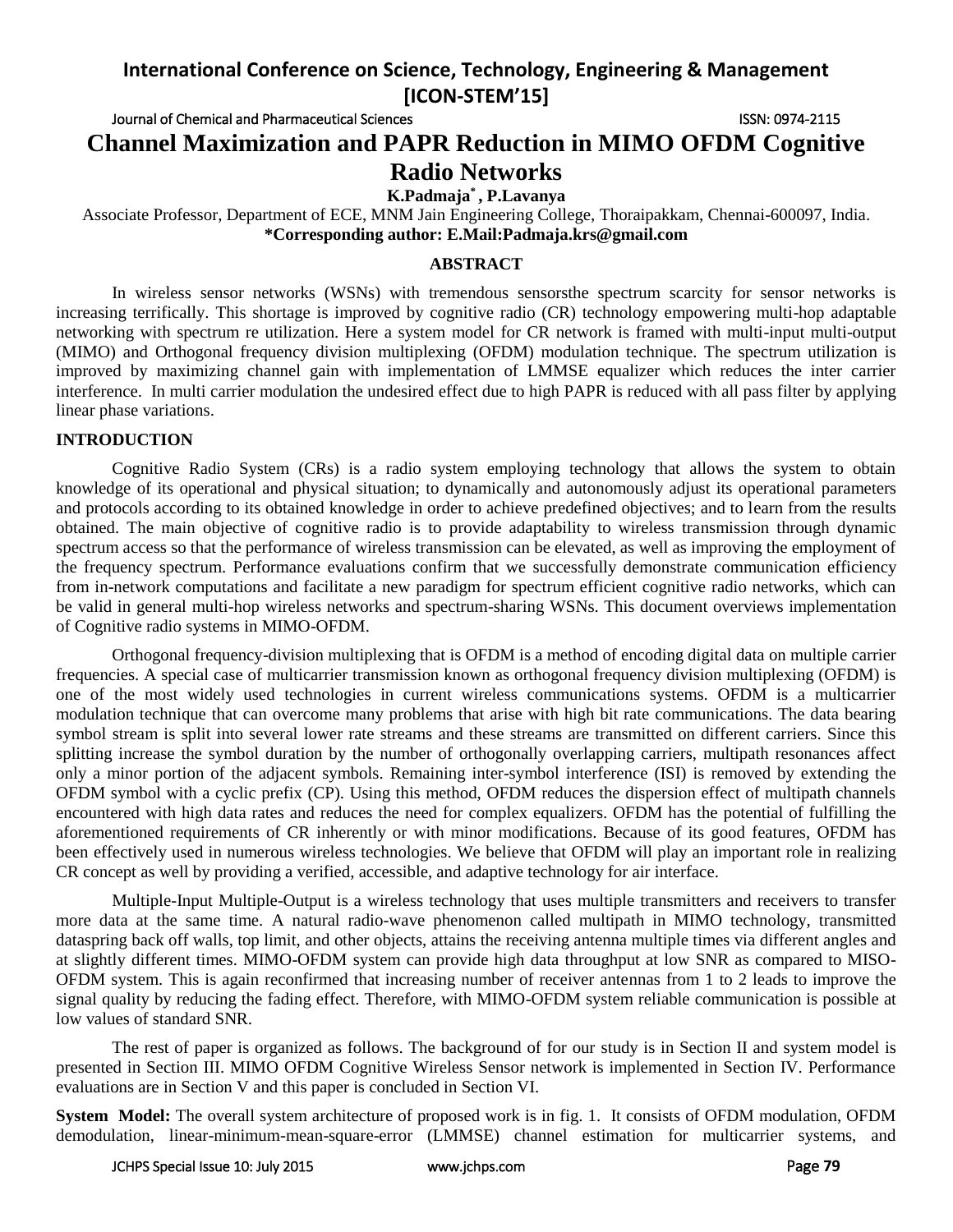## Journal of Chemical and Pharmaceutical Sciences **ISSN: 0974-2115** ISSN: 0974-2115

comparison in AWGN and Rayleigh environment. The proposed technique is applicable to both point-to-point communication and multi-access communication where different users may experience different channel conditions.



# **Fig.1.System Architecture**



# **Fig.2.OFDM SISO Block Diagram**

**Input Data:** The input Data to the OFDM is given in terms of high bit stream with 9.6KHz baud rate. The high bit streams are converted to low bit stream by applying data segmentation technique.

**Serial to Parallel Conversion**: The input serial data stream is formatted into the word size required for transmission, e.g. 2 bits/word for QAM, and shifted into a parallel setup. The data is then transmitted in parallel by assigning each data word to one carrier in the transmission.

**Matrix Interleaver:** A block interleaver accepts a set of symbols and rearranges them, without omitting any of the symbols in the set. The number of symbols in to each set is fixed for a given interleaver. The interleaver'sprocess on a set of symbols is independent of its operation on all other sets of symbols. Matrix interleaver Fills a matrix with data elements row by row and then sends the matrix contents to the output column by column. For example, if the interleaver uses a 2by-3 matrix to do its internal computations, then for an input of [1 2 3 4 5 6], the block produces an output of [1 4 2 5 3 6].

**Modulation of Data:** The data to be transmitted on each carrier is then differential encoded with previous symbols, then mapped into a Phase Shift Keying (PSK) format. Since differential encoding needs an initial phase reference an extra symbol is added at the start for this purpose. The data for each symbol is then mapped to a phase angle based on the modulation method. For example, for QAM the phase angles used are  $0^{\circ}$ ,  $90^{\circ}$ ,  $180^{\circ}$ , and  $270^{\circ}$ . The use of phase shift keying produces a constant amplitude signal and was chosen for its simplicity and to reduce problems with amplitude fluctuations due to fading.

**Inverse Fourier Transform:** After the required spectrum is operated, IFFT is used to find the resultant time waveform. The guard period is then added at the beginning of each symbol .OFDM uses the available spectrum efficiently by spacing the channels much closer together. This is attained by making all the carriers orthogonal to one another, avoiding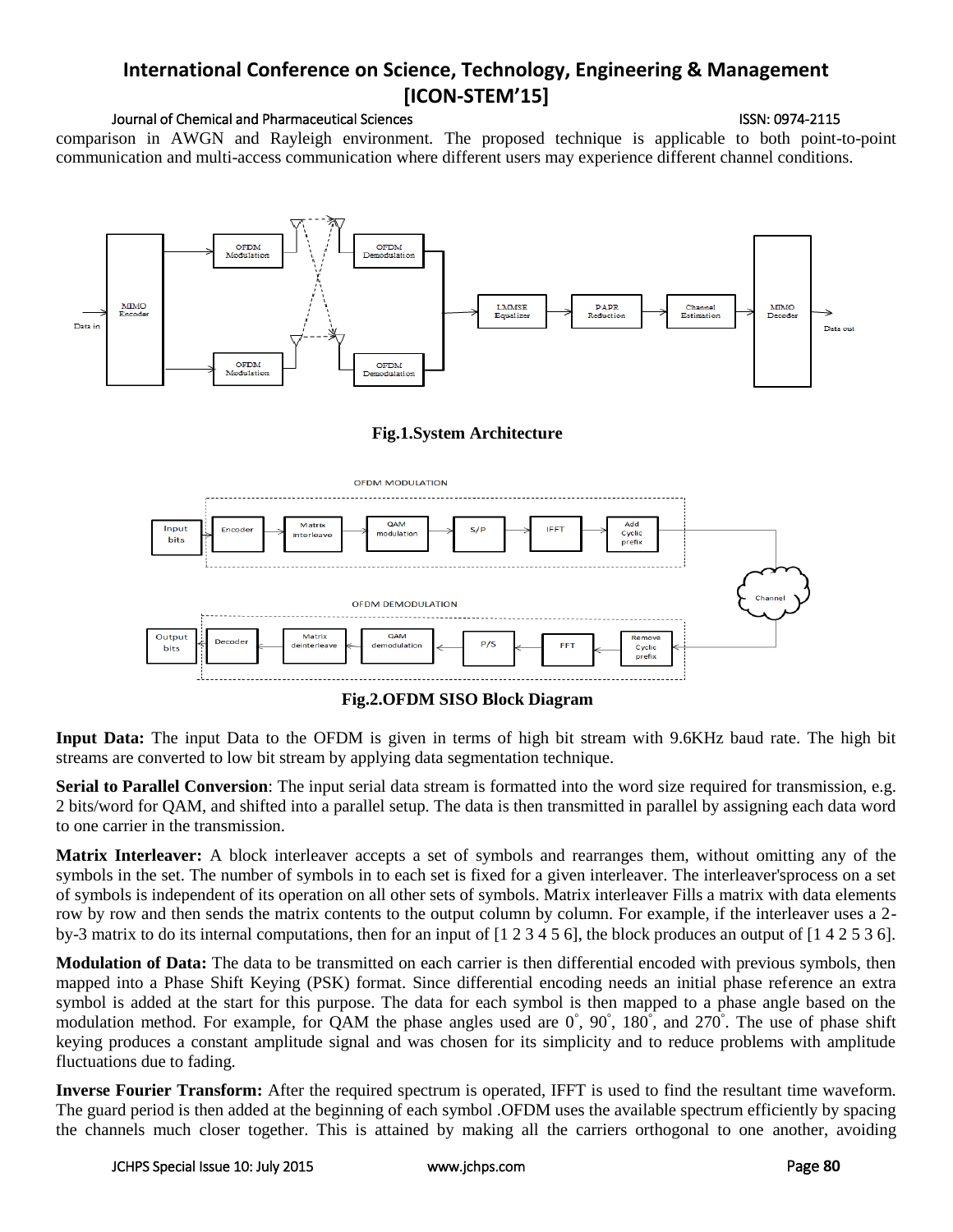## Journal of Chemical and Pharmaceutical Sciences ISSN: 0974-2115

interference between the closely spaced carriers. To generate OFDM successfully the relationship between all carriers must be carefully to maintain the orthogonality of the carriers. For that, after choosing the spectrum required, we have to convert it back to its time domain signal using an Inverse Fourier Transform.

So, we can write:



**Guard Period:** One way to avoid the inter symbol interference is to set as small gap equal to the duration of delay spread between the symbols. So, each symbol does not affect the next one. We will all later this interval plays an important role in the implementation. The guard period used was made up of two sections. Half of the guard period time is a zero amplitude transmission. The other half of the guard period is a cyclic extension of the symbol to be transmitted. This was to allow for symbol timing to be easily recovered by envelope detection. After the guard has been added, the symbols are then converted back to a serial time waveform. This is then the base band signal for the OFDM transmission.

**OFDM with a Cyclic Prefix:** Two difficulties arise when the signal is transmitted over a dispersive channel. One difficulty is that channel dispersion destroys the orthogonality between subcarriers and causes intercarrier interference (ICI). In addition, a system may transmit multiple OFDM symbols in a series so that a dispersive channel causes intersymbol interference (ISI) between successive OFDM symbols. The insertion of a silent guard period between successive OFDM symbols would avoid ISI in a dispersive environment but it does not avoid the loss of the subcarrier orthogonality. This cyclic prefix both preserves the orthogonality of the subcarriers and prevents ISI between successive OFDM symbols. Therefore, equalization at the receiver is very simple.

**Channel Noise (AWGN):** OFDM systems often experience not only channel dispersion as addressed above, but also additive white Gaussian noise (AWGN), Doppler spreading and synchronization errors. Synchronization errors such as carrier frequency offsets, carrier phase noise, sample clock offsets and symbol timing offsets are discussed. The inclusion of Gaussian noise in the signal model yields a received OFDM signal.

$$
r(t) = s(t) * h(t) + n_t(t) \quad (2)
$$

In a fading channel, the channel variations affect the performance of the OFDM system. For a fixed sampling period, the OFDM symbol length increases with the number of subcarriers and so do its sensitivity to channel variations.

**MIMO OFDM Cognitive Wireless Network:** The antenna selection process for cognitive MIMO system needs to account for the CR specific constraints. The transmit antenna selection method in cognitive MIMO system is to reduce total system cost while considering its own power and interference constraints of the primary users. This helps to device the transmit antenna selection algorithms for cognitive MIMO to provide optimal performance over a wide range of SNR.

Consider a cognitive MIMO system with  $N_T$  transmits antennas and  $N_R$  receives antennas. There is M number of primary users each connected to a single antenna. These  $N_T$  antennas are connected  $N_TRF$  chains at the transmitter, (Nx N).Assuming that receive and transmitter has the channel state information (CSI), we denote the channel state between cognitive MIMO system by the matrix  $H \in C^{N_R \times N_T}$  and the channel between cognitive transmit antennas and M primary users by the complex matrix  $G \in C^{M \times N_r}$  transmit antennas from the N<sub>T</sub> transmit antennas for the transmission, so that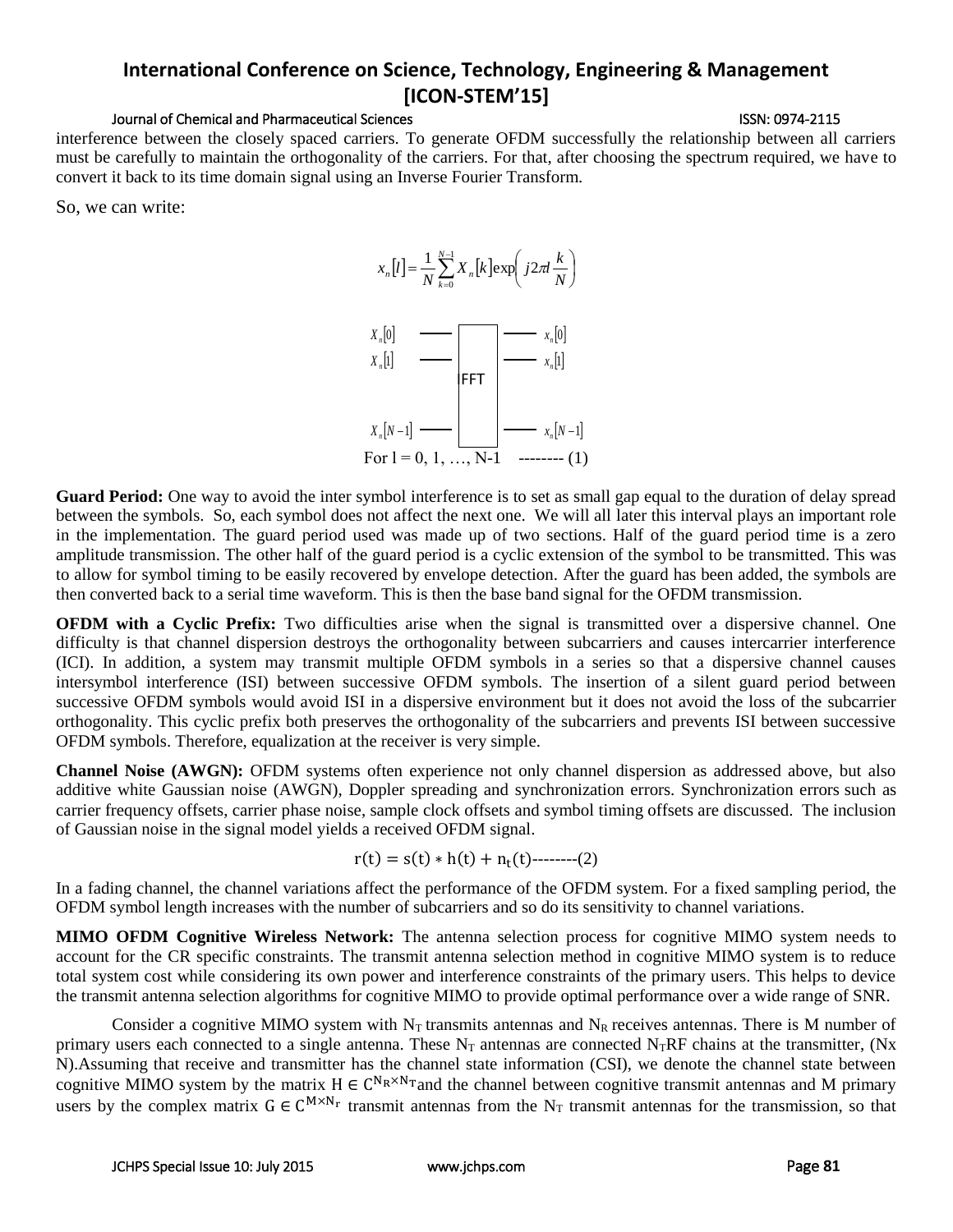## Journal of Chemical and Pharmaceutical Sciences ISSN: 0974-2115

interference to the primary user is under some threshold. The capacity of MIMO system under the assumption of white Gaussian noise No is given as

$$
C_{\text{MIMO}} = \log_2 \det \left[ I + \frac{P}{2\sigma^2} \frac{1}{N_T} Q \right]
$$
  
Where  

$$
Q = HH^H \text{ if } N_R < N_T
$$
-----(4)

Where P is the total transmitter power, identity matrix. We assume that the transmitter allocates power uniformly among the selected transmit antennas and channel input to these antennas are un-correlated. We formulate the transmit. The antenna selection in cognitive MIMO system as combinational optimization problem. The main object of antenna selection and cognitive MIMO system is to maximize the capacity of secondary systems under interference constraints to primary users.

Using multiple antennas at both transmitter and receiver is to increase the data rate by creating multiple spatial channels . A sequence of input symbols is encoded by a space-time encoding function into  $MT \times 1$  discrete-time complex baseband sequence  $x[n]$ (n is a discrete time index). The  $x[n]$  sequence is subsequently transformed by pulse shaping filter into MT  $\times$ 1 continuous-time complex baseband sequence x(t) and then the baseband signal is modulated with a transmission carrier .

## **IMPLEMENTATION**

Implementation of MIMO OFDM Cognitive Wireless Sensor Network

## **Step 1: Transmitter**

- 1. High Bit Stream Signal Generation (High Bit Stream=10^4) .
- 2. Apply MIMO Antenna (2 x 2 Transmitter Antennas)
- 3. Apply QAM modulation
- 4. Apply Cyclic Prefix to cancel the Inter Symbol Interference

# **Step 2: Channelization**

1. Assuming the presence of AWGN and Rayleigh Fading noise in the channel of propagation

# **Step 3: Receiver**

- 1. Serial to Parallel Conversion
- 2. Remove the Cyclic Prefix
- 3. Apply FFT to remove the subcarrier from the modulated signal
- 4. Apply the QAM Demodulation
- 5. LMMSE Equalizer
- 6. CR Network Channel Estimation

**LMMSE Equalizer:** The proposed Linear MMSE algorithm is used to reduce or eliminate the cyclic delay and Inter symbol Interference. Two of the most equalization algorithms are minimum mean square error (MMSE) equalizer and Linear MMSE equalizer. The LMMSE equalizer is used to improve the channel gain in terms of Signal to noise ratio. An Optimal LMMSE per channel equalizer is developed for an OFDM/OQAM (Orthogonal QAM) system with a time varying channel (AWGN, Reileigh) under the assumption of perfect channel knowledge at the receiver. The equalizer is evaluated for an example with a doubly dispersive channel (MIMO) with high spectrum (High SNR) and a low cyclic delay profile (CCD), and where the transmitter and receiver filters.

The performance is measured in terms of ergodic capacity, assuming perfect channel estimation and ideal channel coding which will be an upper bound for the throughput of the system.

The LMMSE Equalizer algorithm is used at the receiver of the OFDM system to improve the bit error rate. Consider the MIMO channel model given in Equation.1.Where the N data sub streams are mixed by the channel matrix. The LMMSE equalizer can be applied to decouple the N sub streams. The LMMSE equalization matrices are

$$
(H^*H + \frac{1}{SNR}I)^{-1}H^* \dots (5)
$$

The above equation can be extended to the received Signal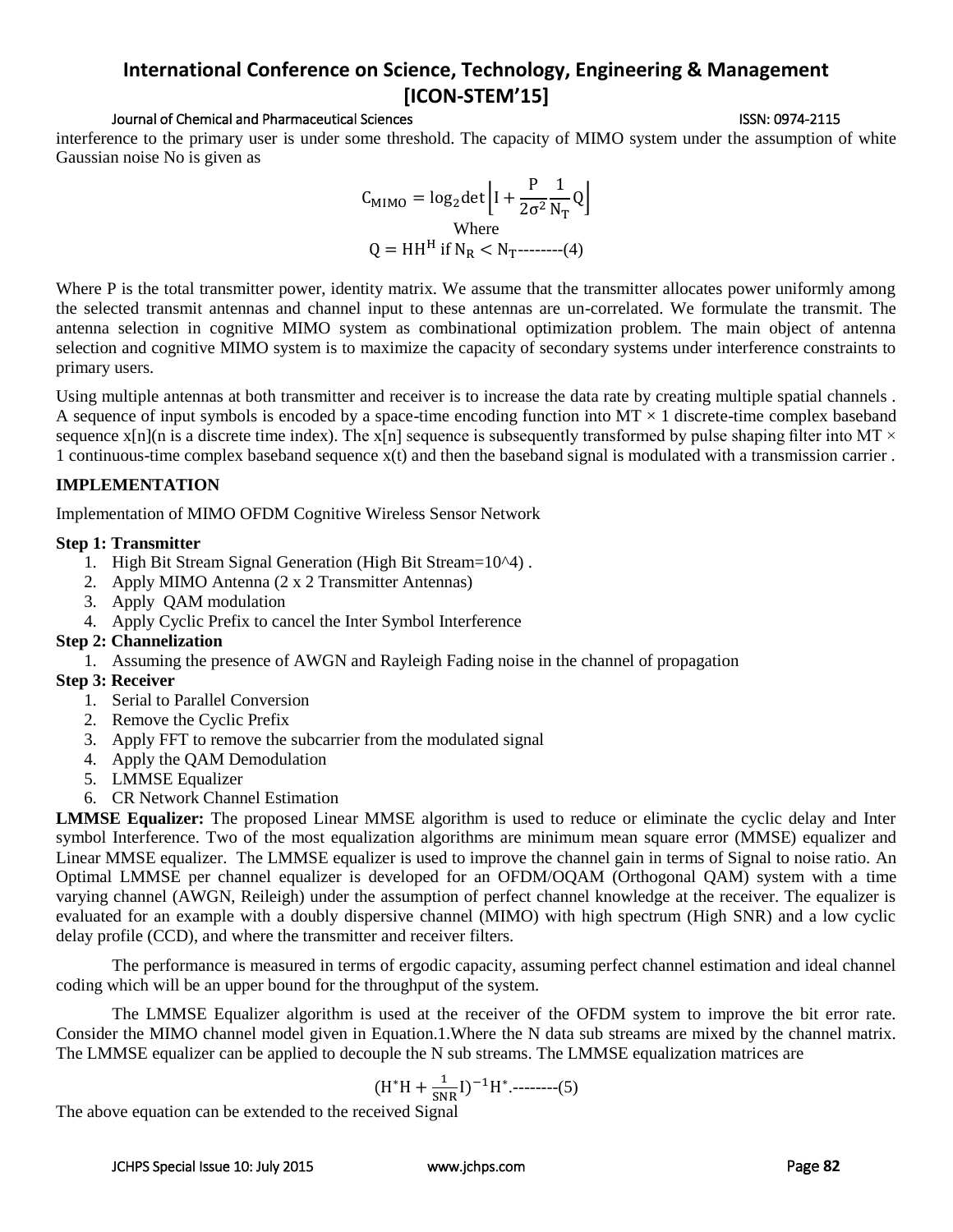## Journal of Chemical and Pharmaceutical Sciences **ISSN: 0974-2115** ISSN: 0974-2115

SNR  $\frac{34R}{[(H^*H + \frac{1}{SNR}I)^{-1}]nn} - 1,1 \le n \le N_r$ --------(6)

In a 2×2 MIMO channel, consider that we have a transmission sequence, for example  $\{x1, x2, x3, x4\}$ , In general transmission, we send first time slot with x1 , second with x2 and so on . However, as we now have 2 transmit antennas, we may group the symbols into groups of two. In the first time slot, send x1 and x2 from the first and second antenna. In second time slot, from the first and second antenna send x3 and x4 respectively; in the third time slot send x5 and x6 and so on. We are grouping symbols and sending them in single time slot, we need 'n'time slots to complete the transmission hence the data rate is doubled. This forms the simple explanation of a probable MIMO transmission scheme with 2 transmit antennas and 2 receive antennas. Equalizer minimizes the error between actual output and desired output by continuous Blind is a digital signal processing technique in which the transmitted signal is inferred from the received signal.



**Fig. 3.The Proposed System - Transmit and Receive (2×2) MIMO Channel**

# **Implementation of LMMSE Equalizer**

- 1. Initiate the antennas at the receiver end
- 2. Apply the N bit FFT
- 3. Apply the Heuristic approach to find the equalizer parameters (Signal Phase angle, Magnitude)
- 4. Apply IFFT
- 5. Apply the twiddling factor
- 6. Apply the normalization technique to suppress the power delay
- 7. Calculate the magnitude of the received bits
- 8. Calculate the Mean Value
- 9. Calculate the maxima
- 10. Apply the decibel conversion

# **PAPR REDUCTION**

**PAPR Reduction:** For MIMO OFDM CR WSNs less complex peak-to-average power ratio (PAPR) reduction scheme is proposed. The proposed scheme produces OFDM sequences by rotating the symbol phase using multiple all-pass filters; whereas the phase rotation of conventional selected mapping (SLM) scheme is performed with multiple complex multiplication modules in conjunction with IFFT modules. This doesn't need many IFFT modules.

**PAPR Reduction Using All Pass Filter:** Applying linear phase variations in the frequency domain correspond to cyclic shifting the time domain partial transmit sequences and can prevent "peak collisions". Applying constant phase variations (conventional PTS) change the phase but not the relative peak power positions of the partial transmit time sequences. An interesting feature of linear phase variation is: part of the data subcarriers will never be varied, whereas constant phase variation may change the phase of all subcarriers in the subblock. Pilot tones can thus be included in the subblocks for linear phase variation but not for constant phase variation. If the receiver fails to correctly recover the phase variation of a subblock, all data will be in error for constant phase variation but part of the data subcarriers can still be correctly recovered with linear phase variation.

**Linear Phase Variation:** The complex baseband time sequence of an OFDM symbol in a symbol duration can be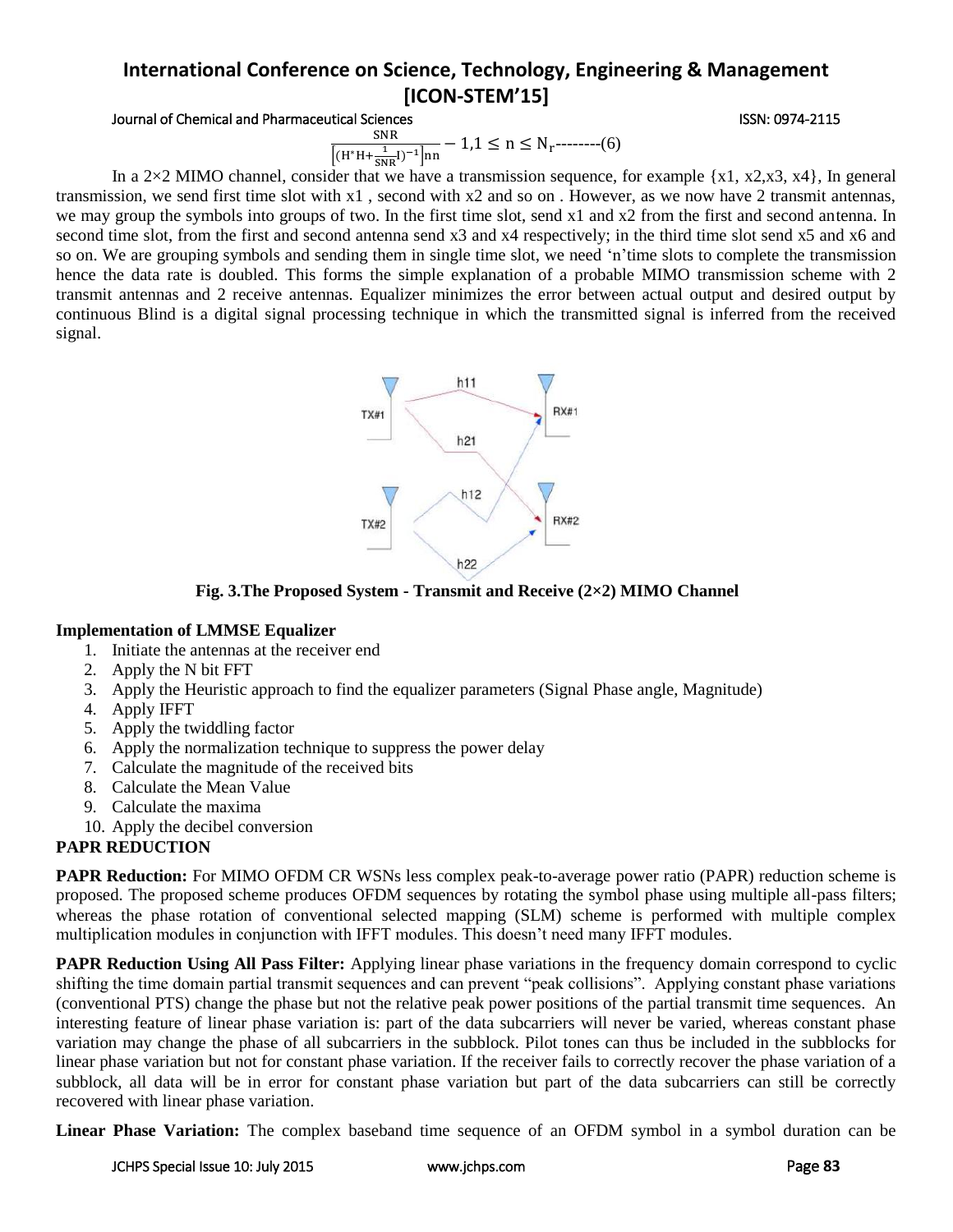### Journal of Chemical and Pharmaceutical Sciences ISSN: 0974-2115

expressed as the sum of N orthogonal subcarriers as follows:

$$
x_k = \sum_{n=1}^{N} X_n e^{j2\pi(n-1)\Delta f T k/L}, k = 0, 1, \dots, LN - 1 \quad \text{---(7)}
$$

N is the number of orthogonal subcarriers, L is the oversampling ratio, NT is the symbol duration,  $\Delta f = 1/NT$  is the subcarrier frequency spacing,  $x_k$  is the kth time sample, and  $X_n$  is the frequency domain symbol for the nth subcarrier. The peak to average power ratio (PAPR) of a symbol is defined as follows.

$$
PAPR = \max_{k} |x_{k}| / E[x_{k}], k = 0, 1, \dots, LN - 1
$$

The N subcarriers can be partitioned into M disjoint subblocks of consecutive subcarriers with sizes  $s_1$ ,.., $s_M$ .  $N = \sum_{m=1}^{M} s_m$ . The time sequence {  $x_k$  } can be written as the sum of M partial transmit time sequences {  $x_k^m$  } as follows.  $=\sum_{m=1}^{M}x_{k}^{m},$ *m*  $x_k = \sum_{m=1}^{M} x_k^m$ where

$$
x_k^m = \sum_{n=1}^N X_n^m e^{j2\pi(n-1)\Delta f T k/L}, k = 0, 1, \dots, LN - 1 \quad \text{---}(8)
$$

and  $X_n^m = X_n$  when  $n \in S_m$ ,  $X_n^m = 0$  otherwise The subcarrier index in each subblock is as follows:

$$
S_1 = \{1, ..., s_1\}, S_2 = \{s_1 + 1, s_1 + 2, ..., s_1 + s_2\}, \dots, \quad S_M = \{(\sum_{m=1}^{M-1} s_m) + 1, (\sum_{m=1}^{M-1} s_m) + 2, ..., (\sum_{m=1}^{M} s_m)\}.
$$

Each sub block contains consecutive subcarriers. The size of the sub blocks need not be equal.

### **PERFORMANCE EVALUATION**

In this sectionthe results of the system are displayed in the form of BER and SNR curves. Tests are performed on MIMO ODFM cognitive system with 2x2transmitting and receiving antenna. Input data given is 9.6 kHzbud rate and modulation used is QAM. Size of pilot data is 52. The channel experience by each receive antenna, the noise has the Gaussian probability density function with Random Noise distribution for AWGN Channel, Rayleigh Channel. Capacity is estimated by comparing Ergodic rates with SNRup to 5x5 primary users. Finally PAPR is reduced by showing inches in SNR.

## **Channel Estimation for AWGN OFDM SISO:**



The channel capacity of the cognitive radio network is analyzed by using the OFDM SISO Scheme. The plot shown in figure 4 shows the Bit Error Rate (BER) and Signal to noise ratio (SNR) analysis of the signal in presence of AWGN. Obtained BER is around  $10^{1}$ -  $10^{2}$  and SNR is 8dB

**Channel Estimation for Rayleigh Fading and AWGN in OFDM MIMO:**The channel capacity of the cognitive radio network is analyzed by using the OFDM MIMO Scheme. The plot shown in figure 5 shows the Bit Error Rate and Signal to noise ratio analysis of the signal in presence of AWGN and Rayleigh Fading environment.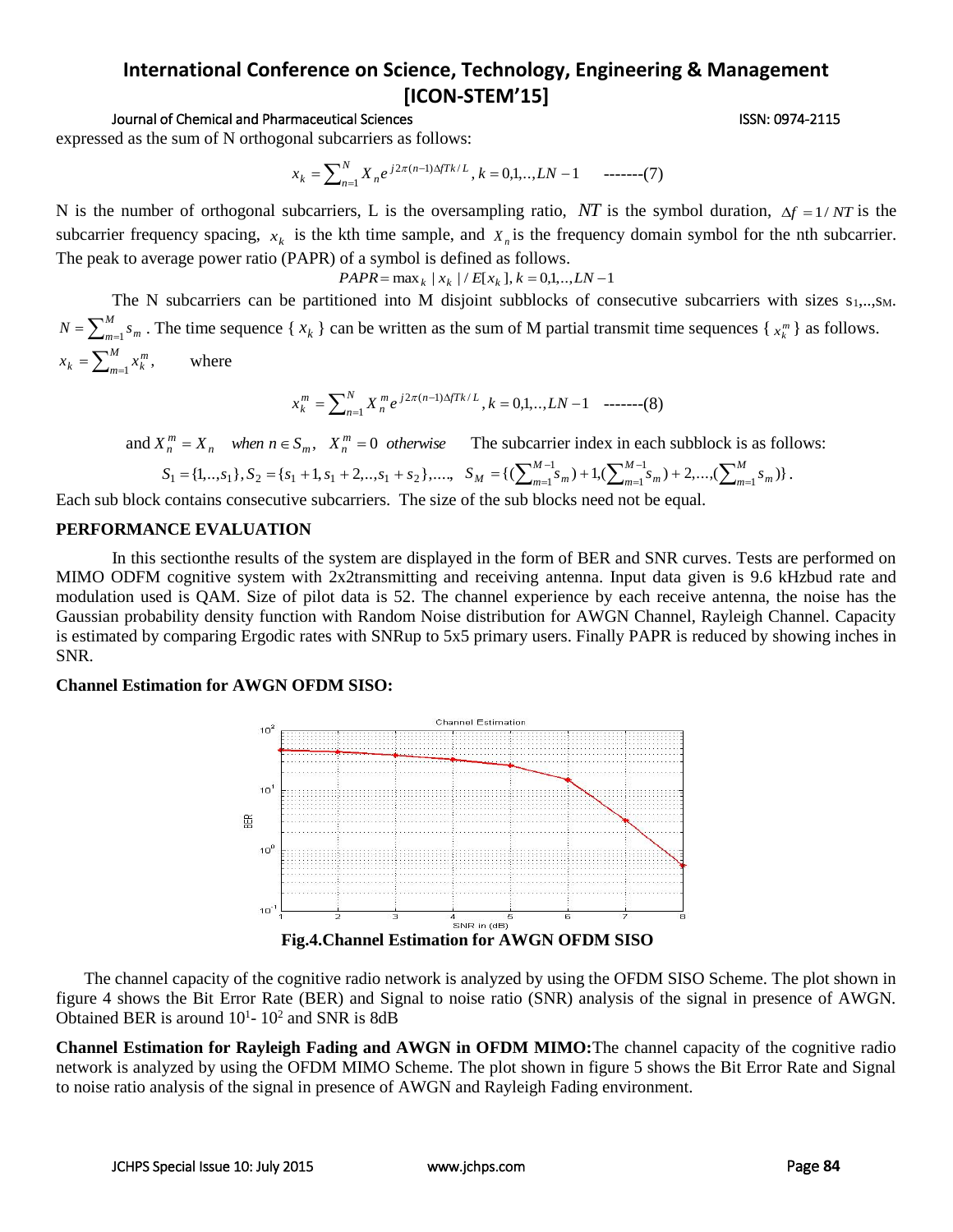Journal of Chemical and Pharmaceutical Sciences<br>
Traffic Model Pharmaceutical Sciences



**Fig. 5. Channel Estimation for Rayleigh Fading and AWGN in OFDM MIMO**

By comparing figure 4 with figure 5, the BER is reduced to  $10^{-1}$ - $10^{-2}$  from  $10^{1}$ -  $10^{2}$  and SNR is increased to 15 dB from 8dB. Also hear assumed the presence of Rayleigh Fading environment obtained BER is  $10^0$ - $10^{-1}$  and SNR is 25dB. The BER and SNR is much improved, and hence the channel utilization is improved compared with SISO CRN

**Channel Estimation with LMMSE Equalizer for Rayleigh Fading and AWGN:**The channel capacity of the cognitive radio network is analyzed by using the OFDM MIMO with LMMSE equalizer at the receiver end. The plot shown in figure 6 shows the Bit Error Rate and Signal to noise ratio analysis of the signal in presence of AWGN and Rayleigh Fading environment. By comparing figure 6 with figure 5, the BER is reduced comparatively and SNR is increased to around 35dB from 15dB in both the channel consideration.



**Fig. 6.Channel Estimation with LMMSE Equalizer for Rayleigh Fading and AWGN**

The BER and SNR is improved, hence the channel utilization is improved by using LMMSE equalizer at the receiver end compared to the earlier MIMO CRNs.

**Ergodic Rate verses SNR for Different Sizes:** The figure shows the comparison of Ergodic rate verses SNR for different sizes. In this it has shown up to 5x5 primary users (PU). It shows the rate increases as no of user increases, and high SNR is achieved.

![](_page_6_Figure_11.jpeg)

**Fig.7.Ergodic Rate vs SNR for Different Sizes**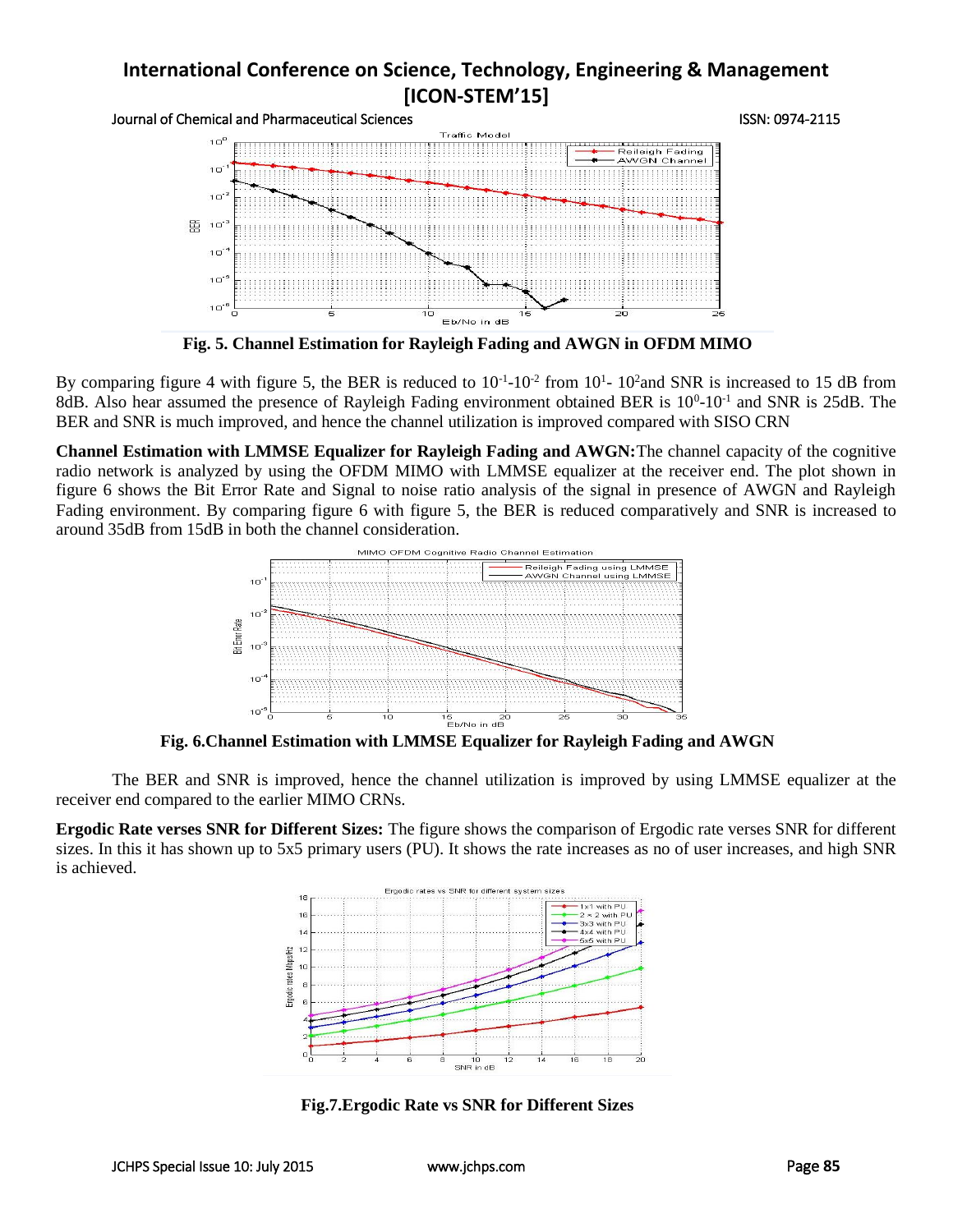## Journal of Chemical and Pharmaceutical Sciences **ISSN: 0974-2115** ISSN: 0974-2115

Comparing fig 6 with fig 5 the SNR for 5x5 PU is 20 dB, but the total SNR with LMMSE equalizer is 35 db. The remaining difference 15dB can be allocated for secondary users (SU).

# **PAPR Reduction**

![](_page_7_Figure_5.jpeg)

The PAPR reduction is using PTS technique is shown in fig 8. Here the all Pass filter is used to reduce the error. From the plot PAPR error is in 10<sup>0</sup>, SNR is 14 dB before applying filter and SNR increased to 22dB.

# **CONCLUSION**

In this paper the fundamental challenge for spectrum shortage for wireless sensor networks is alleviated by exploring system model of MIMO OFDM cognitive radio networks. By applying LMMSE we have increased channel gain with the reduction of BER and increase of SNR. Furthermore peak average power ratio is also reduced by using all pass filter with linear phase variation. Performance evaluation is analyzed by channel estimation through simulation and our results present a paradigm for spectrum efficiency in WSNs.

# **REFERENCES**

Chang Soon Park and Kwang Bok Lee, Statistical Multimode Transmit Antenna Selection for Limited Feedback MIMO Systems," IEEE Trans. Wireless Commun, 7(11), 2008, 4432–4438.

D. Wood, J. A. Stankovic, G. Virone, L. Selavo, Z. He, Q. Cao, T. Doan, Y. Wu, L. Fang, and R. Stoleru, Context-aware wireless sensor networks for assisted living and residential monitoring,IEEE Network, 2008, 26–33.

DusitNiyato and Ekram Hossain, Competitive Spectrum Sharing in Cognitive Radio Networks: A Dynamic Game Approach, IEEE Trans. Wireless Commun, 7(7), 2008, 2651–2660.

H. Bölcskei, Principles of MIMO-OFDM wireless systems, Chapter in CRC Handbook on Signal Processing for Mobile Communications, M. Ibnkahla, Ed., Ch. 12, 2004.

HongboGuoand Victor C. M. Leung, Orthogonal Transmissions for Spectrum Underlay MISO Cognitive Radio, IEEE Trans. Wireless Commun, 11(4), 2012, 1266–1270.

J.-F. Chamberlandand V. V. Veeravalli, Wireless sensors in distributed detection applications, IEEE Signal Process. Mag., 2007, 16–25.

M. C. Oto and O. B. Akan, Energy-efficient packet size optimization for cognitive radio sensor networks, IEEE Trans. Wireless Commun, 11(4), 2012, 1544–1553.

M. D. Francesco, S. K. Das, and G. Anastasi, Data collection in wireless sensor networks with mobile elements: a survey,ACM Trans.Sensor Networks, 8(1),2011, article 7.

Ogale, A.; Chaoudhary, S.; Patil, A.J, Performance evaluation of MIMO-OFDM system using Matlab® Simulink with real time image input, Wireless and Optical Communications Networks (WOCN), 2013 Tenth International Conference on , 1(5), 2013, 26-28.

P. Kasirajan, C. Larsen, and S. Jagannathan, A new data aggregation scheme via adaptive compression for wireless sensor networks,ACM Trans. Sensor Networks, 9(1),2012, article 5.